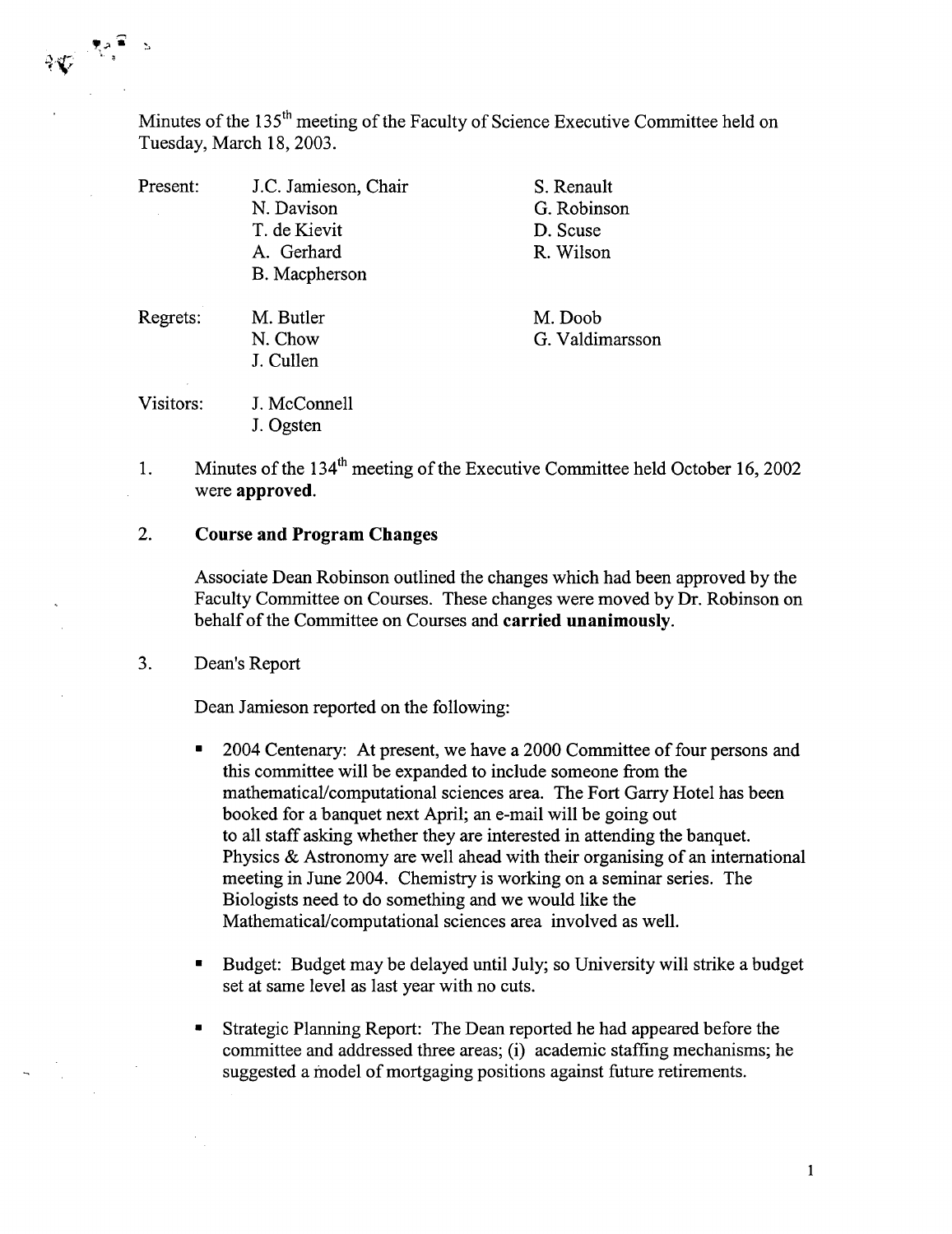(ii) enrolment management program; to maximise the use of capacity without increased load, and (iii) commentary on core faculties. Mention of the core faculties is not in the current document and he asked that they reaffirm Arts and Science as core faculties.

- Delta Marsh Field Station: Opening ceremonies for the new building are planned for Saturday, April 19.
- EITC Building: The Building is going ahead and demolition work has started.  $\blacksquare$ Completion of the building is still expected September, 2004.
- Dean Jamieson indicated that his term comes to an end June 30, 2004. He will not be seeking another term.

## 4. Other Business

**NESSER** 

N. Davison asked for an update on the influx of first year students. The Dean indicated that we have modelled our sections to cope with a 10% increase in enrolment.

With the creation of the Environment Faculty, first year environmental science will no longer satisfy the Science requirement of University I. They will have to take another Science course.

The Dean indicated there hasn't been any decision as yet about the space that will be vacated by Computer Science. The Library would like it and we would like some of it.

Dr. Robinson indicated that there could be new programs in the offing; B.Scs and BAs in the Health and Weilness of Human Condition areas. It is in the early planning stages.

Meeting adjourned 3:05 p.m.